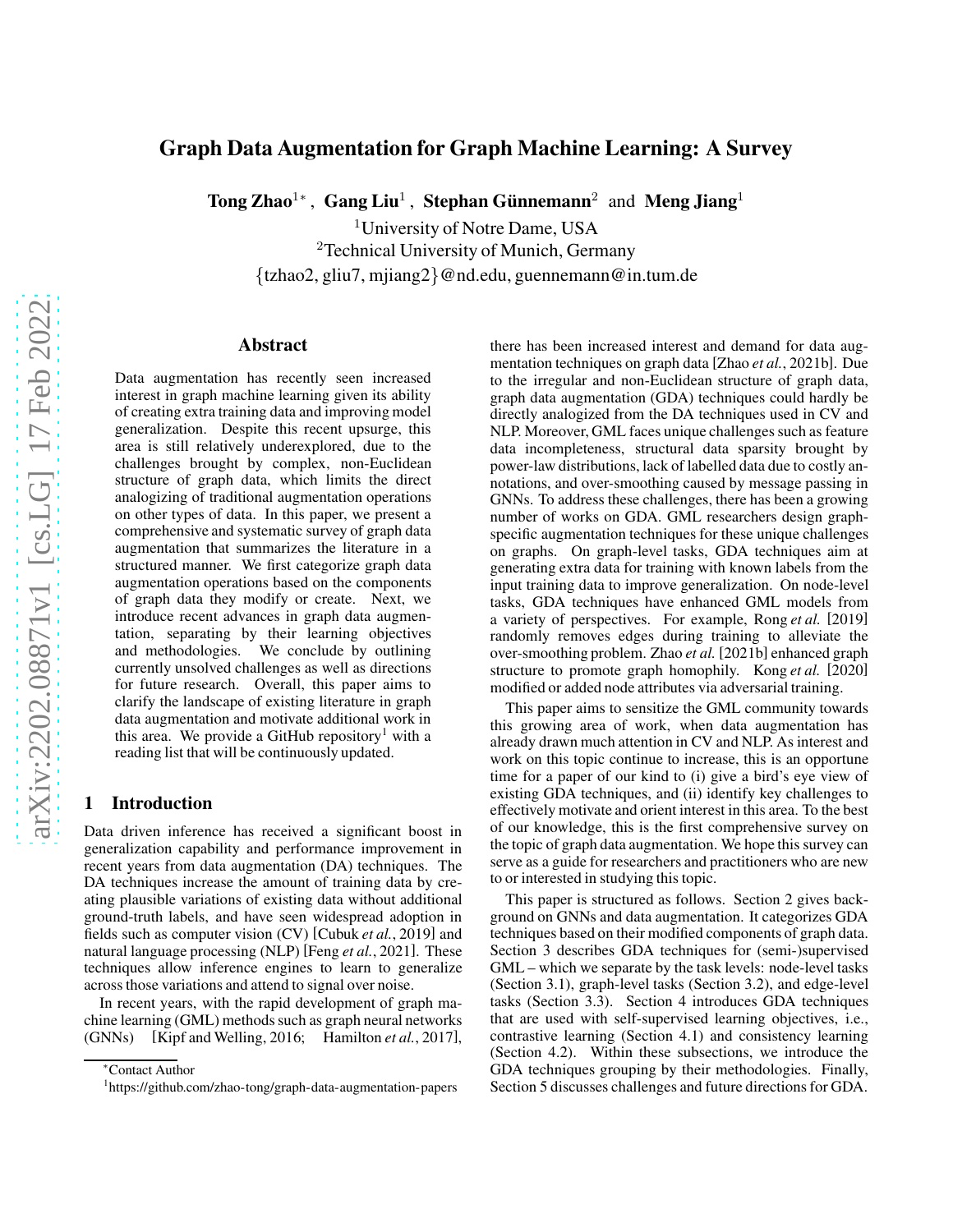# <span id="page-1-0"></span>2 Background

## 2.1 Graph Neural Networks

Graph neural networks (GNNs) enjoy widespread use in modern graph-based machine learning due to their flexibility to incorporate node features, custom aggregations, and inductive operation, unlike earlier works which were based on embedding lookups [\[Perozzi](#page-6-6) *et al.*, 2014; [Grover and Leskovec, 2016\]](#page-6-7). Following the initial idea of convolution based on spectral graph theory [\[Bruna](#page-6-8) *et al.*, 2013], many spectral GNNs have since been developed and improved by [\[Defferrard](#page-6-9) *et al.*, 2016; [Kipf and Welling, 2016;](#page-6-2) Levie *et al.*[, 2018;](#page-6-10) [Klicpera](#page-6-11) *et al.*, 2018; Ma *et al.*[, 2021\]](#page-6-12). As spectral GNNs generally operate (expensively) on the full adjacency, spatial-based methods which perform graph convolution with neighborhood aggregation became prominent [\[Hamilton](#page-6-3) *et al.*, 2017; Veličković *et al.*, 2017; Xu *et al.*[, 2018\]](#page-7-2), owing to their scalability and flexibility [Ying *et al.*[, 2018\]](#page-7-3).

## 2.2 Data Augmentation

Data augmentation (DA) encompasses techniques of increasing/generating training data without directly collecting or labeling more data. Most DA techniques either add slightly modified copies of existing data or generate synthetic based on existing data. The augmented data act as a regularizer and reduce overfitting when training data-driven models [\[Shorten and Khoshgoftaar, 2019\]](#page-6-13). DA techniques has been commonly used in CV and NLP [Feng *et al.*[, 2021\]](#page-6-1), where augmentation operations such as cropping, flipping, and backtranslation are commonly used in machinelearning model training. In graph machine learning, in contrast to regular data such as grids (e.g., images) and sequences (e.g., sentences), the graph structure is encoded by node connectivity, which is non-Euclidean and irregular. Most structured augmentation operations used frequently in CV and NLP cannot be easily analogized to graph data. Therefore, how to generate effective augmented data examples on graph data is less obvious.

# 2.3 Graph Data Augmentation

Similar to DA techniques for CV and NLP, GDA creates data objects via modification or generation. However, as graphs are connected data, unlike images or texts, the data objects in graph machine learning are often non-i.i.d. Hence, for nodelevel and edge-level tasks, GDA techniques modify the entire dataset (graph) instead of some data objects (nodes or edges). Based on the graph data components that are modified or created, we define four categories of GDA operations as follows.

Node Augmentations are the GDA operations that create or remove nodes from the graph. For example, Mixup-based methods [Wang *et al.*[, 2021b\]](#page-7-4) created new nodes by combining two existing nodes. [Feng](#page-6-14) *et al.* [\[2020\]](#page-6-14) proposed the DropNode operation that removed nodes by masking of the features of selected nodes.

Edge Augmentations are the GDA operations that modify the graph connectivity via adding/removing edges. The modifications can be either deterministic (e.g., GDC[\[Klicpera](#page-6-15) *et al.*, 2019] and GAug-M [Zhao *et al.*[, 2021b\]](#page-7-0)

both modified the graph structure and used the modifed graph for training/inferencing) or stochastic (e.g., [Rong](#page-6-4) *et al.* [\[2019\]](#page-6-4) proposed to randomly drop edges during each training epoch).

Feature Augmentations are the GDA operations that modify or create raw node features. For example, You *[et al.](#page-7-5)* [\[2020\]](#page-7-5) used Attribute Masking that randomly masked off node features; FLAG [Kong *et al.*[, 2020\]](#page-6-5) augmented node features with gradient-based adversarial perturbations.

Subgraph Augmentation refers to the GDA operations that operate at the graph level, such as cropping out subgraphs or creating new graphs. As the subgraph augmentation operations usually affect multiple nodes in the subgraph, they are mostly used for graph level tasks. For example, JOAO [You *et al.*[, 2021\]](#page-7-6) used subgraph cropping; ifMixup [\[Guo and Mao, 2021\]](#page-6-16) created new graphs by mixing up two graphs.

# <span id="page-1-1"></span>3 Graph Data Augmentation Techniques for Supervised Learning

In this section, we discuss GDA techniques that are used for supervised graph learning. We categorize the GDA techniques by their task levels (node, graph, or edge).

## <span id="page-1-2"></span>3.1 Node-level Tasks

Edge Dropping Edge dropping methods stochastically remove a certain amount of edges from the graph data during each training epoch. [Rong](#page-6-4) *et al.* [\[2019\]](#page-6-4) first proposed DropEdge which randomly dropped a fixed fraction of edges in each epoch, in a way similar to Dropout. By showing the GNN model different part of the graph in each training epoch, DropEdge significantly improved the model's generalization and alleviates the over-smoothing problems of GNNs, especially for deeper GNNs. Although DropEdge efficiently augmented the edges, it is often criticized for also removing taskrelevant signals and corrupting informative graph structures.

Following DropEdge, [Zheng](#page-7-7) *et al.* [\[2020\]](#page-7-7) proposed NeuralSparse that utilized a MLP-based graph sparsification model that learned to remove only the potentially taskirrelevant edges. The graph sparsification model is supervised and trained jointly with GNN on the node classification loss. PTDNet [Luo *et al.*[, 2021\]](#page-6-17) further applied the nuclear norm regularization loss to impose the low-rank constraint on the modified graph by the graph sparsification model. Gao *[et al.](#page-6-18)* [\[2021\]](#page-6-18) proposed TADropEdge that leveraged the graph spectrum to generate edge weights that represent the edges' criticality for the graph connectivity. TADropEdge droppedthe edges using the edges weights as the probabilities.

Other than node classification, [Spinelli](#page-7-8) *et al.* [\[2021\]](#page-7-8) proposed FairDrop for the task of fair graph representation learning, which biasedly dropped edges with a sensitive attribute homophily mask to protect against unfairness.

Graph Diffusion [Klicpera](#page-6-15) et al. [\[2019\]](#page-6-15) first proposed generalized graph diffusion that modeled a "future" state of the graph where the signals were more spread out. By utilizing commonly used graph diffusion such as personalized PageRank (PPR) or heat kernal along with graph sparsification, GDC [\[Klicpera](#page-6-15) *et al.*, 2019] generates a diffused version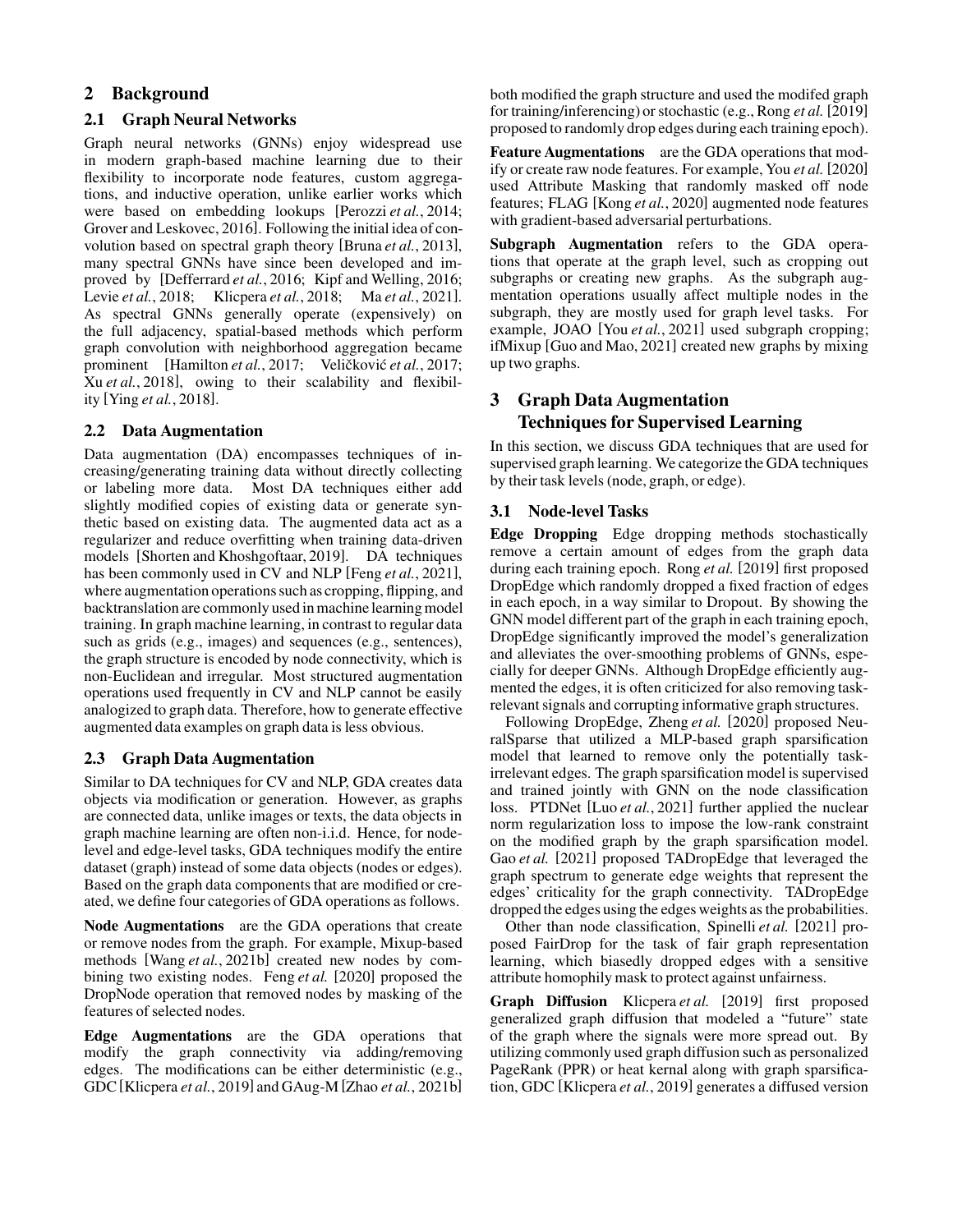<span id="page-2-0"></span>Table 1: A summary of graph data augmentation techniques for graph machine learning. Task levels: V: node-level; G: graph-level; E: edgelevel. Augmented data categories: V: node; E: edge; X: feature; G: subgraph.

†Although GRAND and NodeAug are semi-supervised methods, they used GDA operations with only self-supervised learning objectives (i.e, consistency loss). Therefore, we categorize their GDA techniques as designed for self-supervised learning objectives.

|                                              |                                                                                                                                                                                                                               | V                           | <b>Task Level</b><br>G | E            | V      | E            | <b>Augmented Data</b><br>X | G            | <b>Augmentation Methodology</b> |
|----------------------------------------------|-------------------------------------------------------------------------------------------------------------------------------------------------------------------------------------------------------------------------------|-----------------------------|------------------------|--------------|--------|--------------|----------------------------|--------------|---------------------------------|
| GDA for Supervised Objective                 | DropEdge [Rong et al., 2019]<br>NeuralSparse [Zheng et al., 2020]<br>TADropEdge [Gao et al., 2021]<br>FairDrop [Spinelli et al., 2021]                                                                                        | ✓<br>✓<br>✓<br>✓            |                        |              |        | ✓<br>✓       |                            |              | Edge dropping                   |
|                                              | GDC [Klicpera et al., 2019]<br>MV-GCN [Yuan et al., 2021]                                                                                                                                                                     | ✓<br>✓                      |                        |              |        | ✓<br>✓       |                            |              | Graph diffusion                 |
|                                              | AdaEdge [Chen et al., 2020]<br>Pro-GNN [Jin et al., 2020]<br>GAug-M [Zhao et al., 2021b]<br>GAug-O [Zhao et al., 2021b]<br>Eland [Zhao et al., 2021c]<br>MH-Aug [Park et al., 2021]                                           | ✓<br>✓<br>✓<br>✓<br>✓<br>✓  |                        |              |        | ✓<br>╱       |                            |              | Structure<br>prediction         |
|                                              | FLAG [Kong et al., 2020]<br>LA-GNN [Liu et al., 2021]<br>SR+DR [Song et al., 2021]                                                                                                                                            | ✓<br>✓<br>✓                 |                        |              |        |              |                            |              | Feature<br>generation           |
|                                              | AutoGRL [Sun et al., 2021a]                                                                                                                                                                                                   | ✓                           |                        |              | ✓      | ✓            | ✓                          |              | <b>AutoML</b>                   |
|                                              | GraphMix [Verma et al., 2019]<br>Graph Mixup [Wang et al., 2021b]<br>ifMixup [Guo and Mao, 2021]<br>Graph Transparent [Park et al., 2022]                                                                                     | ✓                           | ✓                      |              |        |              |                            | ✓<br>✓<br>✓  | Mixup                           |
|                                              | GraphCrop [Wang et al., 2020a]                                                                                                                                                                                                |                             | ✓                      |              |        |              |                            | $\checkmark$ | Subgraph cropping               |
|                                              | MoCL [Sun et al., 2021b]                                                                                                                                                                                                      |                             | $\checkmark$           |              |        |              |                            | ✓            | Substructure substitution       |
|                                              | M-Evolve [Zhou et al., 2020]                                                                                                                                                                                                  |                             | $\checkmark$           |              |        | ✓            |                            |              | Motif-similarity mapping        |
|                                              | CFLP [Zhao et al., 2021a]                                                                                                                                                                                                     |                             |                        | $\checkmark$ |        | ✓            |                            |              | Counterfactual augmentation     |
|                                              | MeTA [Wang et al., 2021a]                                                                                                                                                                                                     |                             |                        | $\checkmark$ |        |              |                            |              | Edge perturbation               |
| pervised Objective<br><b>GDA</b> for Self-su | DGI [Velickovic et al., 2019]<br>GraphCL [You et al., 2020]<br>GRACE [Zhu et al., 2020]<br>SUBG-CON [Jiao et al., 2020]<br>InfoGCL [Xu et al., 2021]<br>BGRL [Thakoor et al., 2022]<br>GRAND <sup>†</sup> [Feng et al., 2020] | ✓<br>✓<br>✓                 |                        |              |        |              |                            | ✓            | Corruption                      |
|                                              | MVGRL [Hassani and Khasahmadi, 2020]<br>MV-CGC [Yuan et al., 2021]                                                                                                                                                            | ✓<br>✓                      |                        |              |        | ✓            |                            |              | Graph diffusion                 |
|                                              | JOAO [You et al., 2021]<br>GCA [Zhu et al., 2021]<br>LG2AR [Hassani and Khasahmadi, 2022]<br>FairAug [Kose and Shen, 2022]<br>AD-GCL [Suresh et al., 2021]                                                                    | ✓<br>✓<br>✓<br>$\checkmark$ | ✓                      |              | ✓<br>✓ | ✓<br>✓<br>✓  | ✓                          | ✓<br>✓       | Automated<br>augmentation       |
|                                              | NodeAug <sup>†</sup> [Wang et al., 2020b]                                                                                                                                                                                     | $\checkmark$                |                        |              |        | $\checkmark$ | $\checkmark$               |              | <b>Biased perturbation</b>      |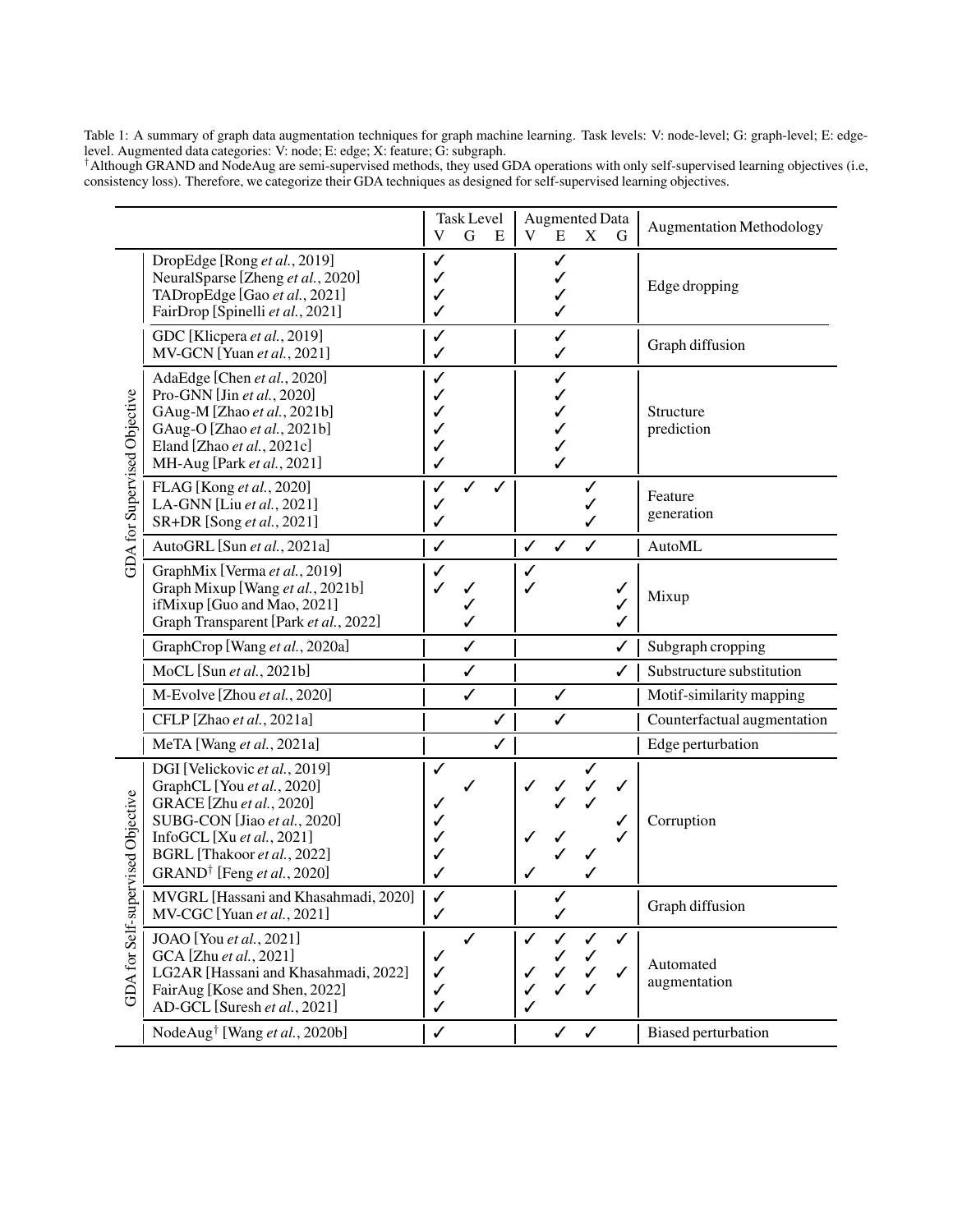of the observed graph. The generated graph is then used for both training and inferencing. While message passing-based GNNs are only capable of aggregating one hop information in each layer, GDC allows GNNs to learn from multi-hop information without specifically re-designing the model.

To further utilize the information given by different graph diffusions, MV-GCN [Yuan *et al.*[, 2021\]](#page-7-9) generates two complementary views with PPR and heat kernal and learns from both created views and the original graph. MV-GCN uses a consistency regularization loss to reduce the distribution distance of the representations learned from the three views.

Structure Prediction Prediction-based GDA techniques update the graph structure to enhance task-relevant information in the graph. For example, [Zhao](#page-7-0) *et al.* [\[2021b\]](#page-7-0) showed the correlation between graph structural homophily and node classification performance. Then they proposed GAug-M and GAug-O to update the graph structure by neural link predictors. Similar to GDC [\[Klicpera](#page-6-15) *et al.*, 2019], GAug-M deterministically modifies the graph structure and use the updated graph for training and inferencing. To allow inductive learning on graphs, GAug-O samples graph structure from learned probabilities in each training epoch. [Chen](#page-6-19) *et al.*[\[2020\]](#page-6-19) also proposed AdaEdge that iteratively add/remove edges according to the node classification prediction. In each iteration, AdaEdge adds edges between nodes that are predicted to be in the same class with high confidence, and vice versa. Pro-GNN [Jin *et al.*[, 2020\]](#page-6-20) updates the graph structure with constrains on the low-rank property and feature smoothness.

MH-Aug [Park *et al.*[, 2021\]](#page-6-21) creates an "explicit" target distribution, with controlled strength and diversity, to sample augmented graphs. As sampling from the complex target distribution is infeasible, MH-Aug adopts the Metropolis-Hastings algorithm to obtain the augmented samples.

[Zhao](#page-7-10) *et al.* [\[2021c\]](#page-7-10) proposed Eland for the task of anomaly detection on time-stamped user-item bipartite graphs. Eland first transforms the user-item graph into users' action sequences and adopts seq2seq model for future action prediction. The predicted user actions are added back into the graph to generate the augmented graph data. As the augmented graph contains richer user behavior information, Eland enhances the anomaly detection performance and detects anomalies at an early stage.

Feature Augmentation For (semi-)supervised graph learning, feature augmentation methods usually try to improve the node feature quality by learning additional task-relevant features. FLAG [Kong *et al.*[, 2020\]](#page-6-5) utilizes adversarial training to iteratively augment the node features with gradient-based adversarial perturbations. Being a free training approach, FLAG improves the performances of GNNs on the tasks of node classification, link prediction, and graph classification. LA-GNN [Liu *et al.*[, 2021\]](#page-6-22) enhances the locality of node representations by generating additional node features based on the conditional distribution of local neighborhoods. The generated feature is directly used together with the raw node features. Similarly, SR+DR [Song *et al.*[, 2021\]](#page-6-23) generates topology features with DeepWalk [\[Perozzi](#page-6-6) *et al.*, 2014], and uses a dual GNN model with topology regularizationto jointly train with both raw and topology features.

Mixup Mixup [\[Zhang](#page-7-25) *et al.*, 2018] merges two images to generate a new images with a weighted label. Given the dependent and non-Euclidean structure of graph, the direct analog of Mixup on graph data is not obvious. [Verma](#page-7-12) *et al.* [\[2019\]](#page-7-12) proposed GraphMix that augmented the training of a GNNs with a Fully-Connected Network. As GraphMix is more of a regularization method than the analog of Mixup on graphs, [Wang](#page-7-4) *et al.* [\[2021b\]](#page-7-4) proposed Graph Mixup, which analogized Mixup with a two-branch graph convolution module. Given a pair of nodes, Graph Mixup mixes the raw features of them, feeds the them into the two-branch GNN layer, and mixes their hidden representations of each layer. Mixing up the nodes on features and hidden states avoids re-assembling the local neighborhoods of the two nodes.

AutoML With the rapid development of AutoML, automated graph learning method were proposed to automate the design of GNN architecture as well as the choice of GDA operations. Sun *[et al.](#page-7-11)* [\[2021a\]](#page-7-11) proposed AutoGRL for the task of node classification. Though training process, AutoGRL learns the best combination of GDA operations, GNN architecture, and hyperparameters. The searching space of AutoGRL includes four GDA operations implemented by random masking and GAug-M [Zhao *et al.*[, 2021b\]](#page-7-0): drop features, drop nodes, add edges, and remove edges.

## <span id="page-3-0"></span>3.2 Graph-level Tasks

For graph-level tasks, where data objects are independent graphs, certain augmentation operations in CV and NLP can be transferred to graph data. For example, similar to image cropping, GraphCrop [Wang *et al.*[, 2020a\]](#page-7-13) crops a contiguous subgraph from each of the given graph object. GraphCrop adopts a graph diffusion-based node-centric strategy to maintain the topology characteristics of original graphs.

M-Evolve [Zhou *et al.*[, 2020\]](#page-7-15) utilizes motifs to augment the graph data. M-Evolve first finds and selects the target motif in the graph, then adds or removes edges within the selected motifs based on a sampling weight calculated with Resource Allocation index. Similarly, MoCL [Sun *et al.*[, 2021b\]](#page-7-14) utilizes biomedical domain knowledge to augment the molecular graphs on the substructures such as functional groups. MoCL selects a substructure from each molecular graph and replaces it with another substructure.

Mixup Several Mixup methods were also proposed for graph classification. For example, the aforementioned Graph Mixup [Wang *et al.*[, 2021b\]](#page-7-4) also works for graph classification. Graph Mixup mixes the latent representations of the pair of graphs. On the other hand, ifMixup [\[Guo and Mao, 2021\]](#page-6-16) directly applies Mixup on the graph data instead of the latent space. As the pair of graphs are irregular and the nodes from two graphs are not aligned, ifMixup arbitrarily assigns indices to the nodes in each graph and matches the nodes according to the indices. Following ifMixup, Graph Transparent [Park *et al.*[, 2022\]](#page-6-24) also mixes graph in data space. Unlike ifMixup that randomly matches nodes during mixing, Graph Transparent uses substructures as mixing units to preserve the local structural information. Graph Transparent employs the node saliency information to select one meaningful substructure from each graph, where the saliency information is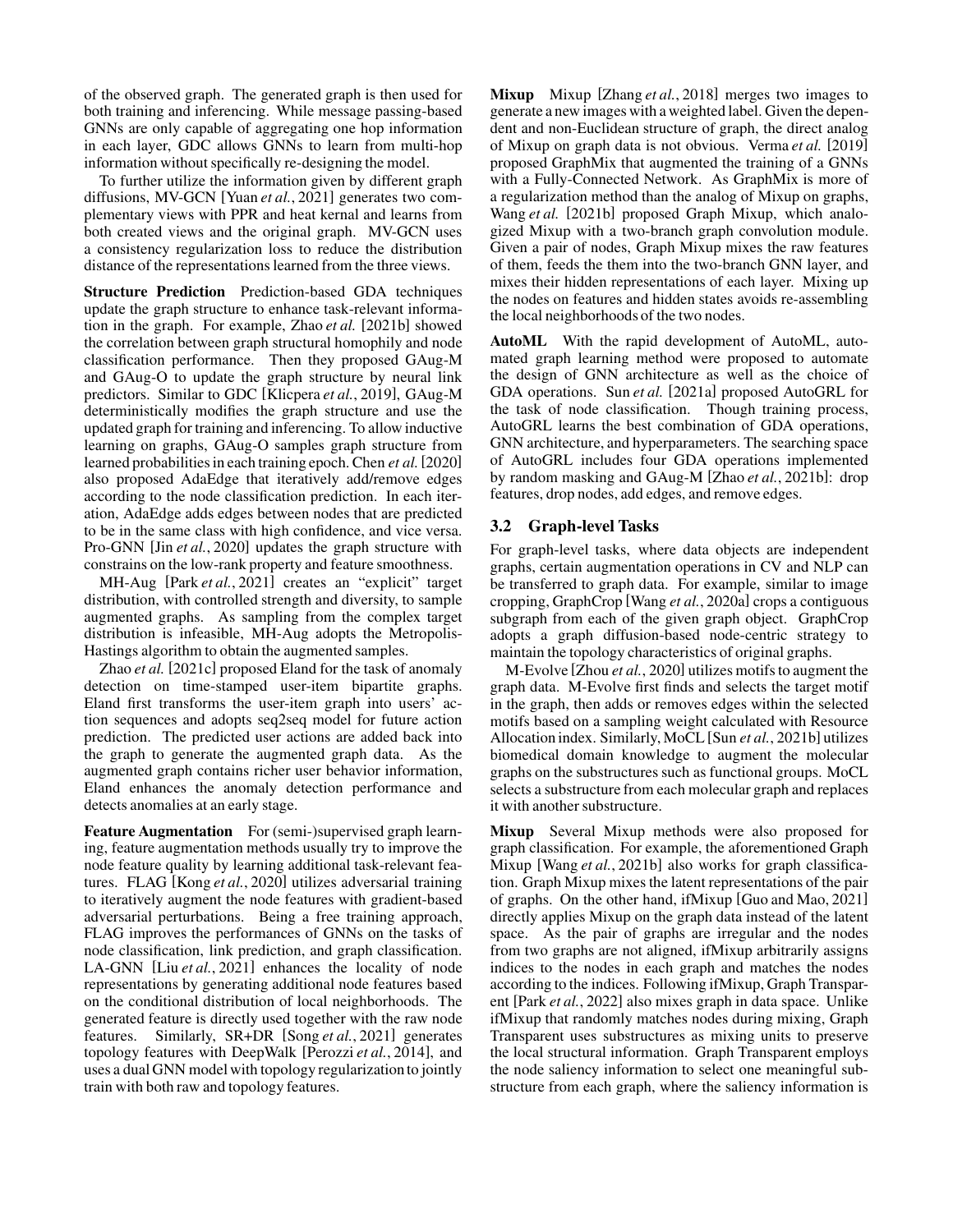<span id="page-4-0"></span>defines as the  $l_2$  norm of the gradient of the classification loss.

#### 3.3 Edge-level Tasks

We note that very few GDA techniques were proposed for edge level tasks such as link prediction. [Zhao](#page-7-16) *et al.* [\[2021a\]](#page-7-16) proposed a counterfactual data augmentation method CFLP. CFLP asks the counterfactual question of "would the link still exist if the graph structure became different from observation?" To answer the question, [Zhao](#page-7-16) *et al.* [\[2021a\]](#page-7-16) proposed counterfactual links that approximates the unobserved outcome in the question. CFLP trains the link prediction model with both the given training data and the generated counterfactual links (as augmented data).

[Wang](#page-7-17) *et al.* [\[2021a\]](#page-7-17) proposed MeTA for link prediction on temporal graphs. MeTA contains a multi-level module that processes the augmented graphs of different magnitudes on separate levels. MeTA adopted three augmentation operations for the temporal graphs: perturb time that modifies the time-stamp on edges, remove edge that is similar to DropEdge [Rong *et al.*[, 2019\]](#page-6-4), and add edges that repeats existing edges with a different time-stamp. During training and prediction, MeTA performs message passing across levels to provide adaptively augmented input graphs.

# <span id="page-4-1"></span>4 Graph Data Augmentation Techniques for Self-supervised Learning Objectives

In this section, we cover the GDA techniques that are used for self-supervised learning objectives, i.e., contrastive learning and consistency learning. Self-supervised objectives learn representations that are robust to noise and perturbations by maximizing the (dis)agreements of learned representations. Therefore, unlike the above presented GDA techniques that aim to enhance the task-relevant information in the data, most of the GDA techniques for self-supervised learning are stochastic augmentations that aims to corrupt the given graph data. Moreover, most self-supervised graph representation learning methods tend to use a combination of several simple GDA operations.

### <span id="page-4-2"></span>4.1 Contrastive Learning

In the past few years, with the rapid development of contrastive learning, several graph contrastive learning methods [You *et al.*[, 2021\]](#page-7-6) have been proposed. Contrastive learning aims to maximize the distance between representations of different objects and minimize the distance between representations learned from different views of the same object. Data augmentation is commonly used for generating the different views for contrastive learning.

Corruption To efficiently generate different augmented data for graph contrastive learning, the most commonly used GDA operations are the corruption-based ones. For example, DGI [\[Velickovic](#page-7-18) *et al.*, 2019] adopts feature corruption where it conducts a row-wise shuffling on the raw node feature matrix X. The feature corruption by DGI can also be viewed as randomly swapping the nodes in the graph.

GraphCL [You *et al.*[, 2020\]](#page-7-5) and InfoGCL [Xu *et al.*[, 2021\]](#page-7-20) adopt four GDA operations: node dropping that randomly removes nodes along with its edges, edge perturbation that randomly adds or drops edges, attribute masking that randomly masks off certain node attributes, and subgraph sampling that samples a connected subgraph. Similar to the subgraph sampling operation used in GraphCL, SUBG-CON [Jiao *et al.*[, 2020\]](#page-6-25) utilizes a subgraph sampler to sample the augmented subgraph. GRACE [Zhu *et al.*[, 2020\]](#page-7-19) and BGRL [\[Thakoor](#page-7-21) *et al.*, 2022] use only the basic random edge dropping and attribute masking for creating different views of the graph.

Graph diffusion As an efficient GDA operation that can naturally creates a "future view" of the given graph, graph diffusion is used in graph contrastive learning. MV-GRL [\[Hassani and Khasahmadi, 2020\]](#page-6-26) adopts the diffusion graph proposed by GDC [\[Klicpera](#page-6-15) *et al.*, 2019] as the second view. Interestingly, [Hassani and Khasahmadi](#page-6-26) [\[2020\]](#page-6-26) showed that using three views (original graph, diffusion graphs by PPR and heat kernal) would not result with better performance than using two views (original graph and one diffusion graph), and concluded "increasing the number of views does not improve the performance." However, [Yuan](#page-7-9) *et al.* [\[2021\]](#page-7-9) later proposed MV-CGC that adopted a similar contrastive learning framework with three views: original graph, diffusion graph, and their proposed feature similarity view. Empirically, the node representations learned by MV-CGC outperformed those learned by MVGRL on node classification.

Automated GDA As aforementioned, most contrastive learning methods adopt a combination of several simple augmentation operations. The selection among the operations and their magnitudes significantly increases the number of hyperparameters. Therefore, automated solutions that can learn the augmentation strategies are developed.

JOAO [You *et al.*[, 2021\]](#page-7-6) models the selection of GDA for GraphCL [You *et al.*[, 2020\]](#page-7-5) as a bilevel optimization problem, where the outer level learns the augmentation strategy and the inner level learns graph representations with the given augmentations. AD-GCL [\[Suresh](#page-7-23) *et al.*, 2021] utilizes an adversarial graph augmentation strategy to avoid redundant information brought by random augmentation. LG2AR [\[Hassani and Khasahmadi, 2022\]](#page-6-27) learns a probabilistic policy that contains a set of distributions over different augmentation operations, and samples augmentation strategy from the policy in each training epoch. GCA [Zhu *et al.*[, 2021\]](#page-7-22) designs adaptive augmentations based on the node centrality measures. Unlike the above-mentioned that finds the best augmentation strategy for the dataset, the adaptive augmentation of GCA gives different augmentation to nodes according to their importance. Similarly, FairAug [\[Kose and Shen, 2022\]](#page-6-28) utilizes adaptive augmentation for fair graph representation learning.

### <span id="page-4-3"></span>4.2 Consistency Learning

Similar to contrastive learning, consistency learning learns representation from different views of data and maximizes their agreement. However, unlike contrastive learning that compares between data objects, the consistency loss compares the distributions of a batch of representations via metrics like KL-divergence. Therefore, the consistency loss is rarely used itself, but often used along with super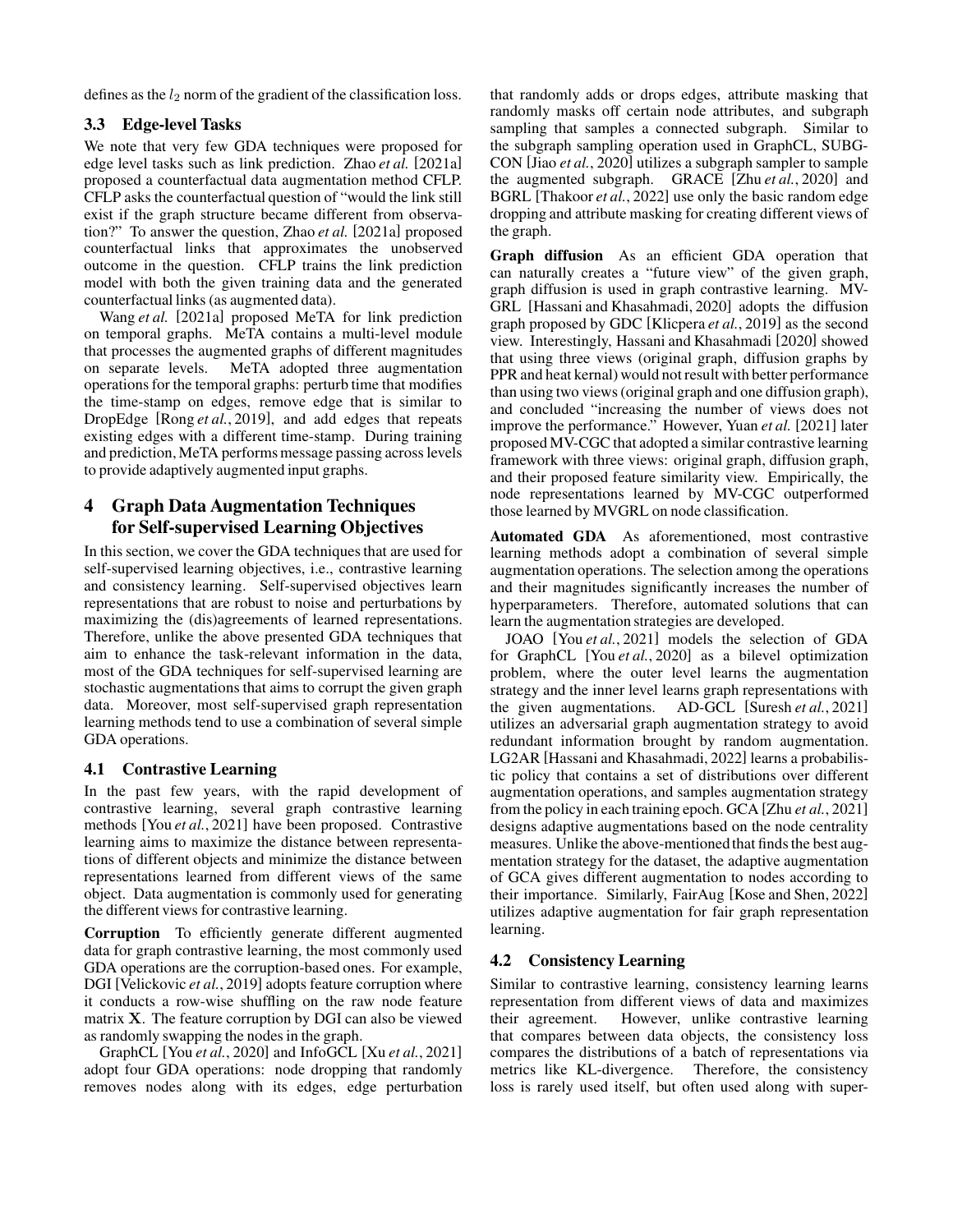vised losses in the semi-supervised learning. For example, NodeAug [Wang *et al.*[, 2020b\]](#page-7-24) uses three local structurebased augmentation operations: replace attributes, remove edges, and add edges. NodeAug minimizes the KL-divergence between the node representations learned from the original graph and augmented graph. GRAND [Feng *et al.*[, 2020\]](#page-6-14) creates multiple different augmented graphs with node dropping and feature masking. The consistency loss then minimizes the distances of the representations learned from the augmented graphs.

# <span id="page-5-0"></span>5 Challenges and Directions

## 5.1 Automation and Domain Adaptation

As GDA is a relatively new topic, many GDA techniques (as shown in Table [1\)](#page-2-0) have been proposed and used independently. However, an ideal GDA solution would have to select and tune many data augmentation techniques prior to deployment. This challenge has been observed in CV. For example, over ten independent augmentation operations exist for image data [\[Cubuk](#page-6-0) *et al.*, 2019], each with its own magnitude parameter. CV researchers then developed automated augmentation solutions to adaptively customize augmentation strategies for each (batch of) object. Although several automated augmentation solutions exist for graph contrastive learning, automated augmentation methods for (semi-)supervised graph learning are still needed. Moreover, the automated augmentation solutions should be transferable. That is, domain adaptation is a desired characteristic for automated GDA techniques. When the automated augmentation method trained on one dataset could only be used on that dataset, the method would just automate the hyperparameter training process and lose the generalizability [You *et al.*[, 2021\]](#page-7-6). Therefore, for an ideal automated GDA method, it should be able to be trained on one dataset and used for many, ideally cross domain. Automated GDA methods that can be transferable across domains are still missing.

# 5.2 Scalability for Large-Scale Graphs

Many GDA techniques used global structural information during the augmentation process as those were hard to learn by message passing GNNs. However, learning global information often requires the method to learn from the entire graph, which can cause the scalability issue. The scalability issue is especially severe for node-level tasks where the graph size can be very large. While the complex GDA techniques bring significant performance improvements, the scalability of the methods are still worthy of attention. For example, in order to enable end-to-end training, GAug-O [Zhao *et al.*[, 2021b\]](#page-7-0) required back-propagating on the entire adjacency matrix, resulting the extra need of memory on GPU cards. To improve the performance of DropEdge [Rong *et al.*[, 2019\]](#page-6-4), TADropEdge [Gao *et al.*[, 2021\]](#page-6-18) required the pre-calculation of a score for each edge in the graph prior to the training of GNNs. Therefore, to be applicable in real life applications, efficiency is also a necessity for GDA techniques. As mentioned in the previous subsection, an automated solution that combines the fast and simple augmentation operations may be solution. Nonetheless, how to design an efficient automated GDA framework is still an open question.

# 5.3 Generalization and Regularization

On certain types of graph data such as molecule graphs, most commonly used GDA operations would change the underlying semantic of the graph. For example, dropping a carbon atom from the phenyl ring of aspirin breaks the aromatic system and results in a alkene chain [Lee *et al.*[, 2021\]](#page-6-29), which is an entirely different chemical compound. Therefore, domain-based regularization should be used in such situation. So far, only Sun *[et al.](#page-7-14)* [\[2021b\]](#page-7-14) proposed MoCL that considers the semantic information brought by local substructures when augmenting the molecule graphs, leaving the domain-specific regularization for GDA rather under-explored. Moreover, as a generalization improving technique, GDA should be naturally good for out-of-distribution (OOD) data. GDA techniques for OOD graph learning are still missing.

# 5.4 Theoretical Foundation

GDA is a powerful technology to improve the performance of data-driven inference on graphs without the need of extra labeling effort or complex models. GDA is also known for improving the generalization of graph learning and alleviating the over-smoothing problem of GNNs. Yet, there is little rigorous understanding of how and why GDA achieves those, especially for (semi-)supervised learning. Although several works [Zhao *et al.*[, 2021b;](#page-7-0) Chen *et al.*[, 2020\]](#page-6-19) have analyzed the relation between graph homophily and classification performance or the over-smoothing problem, we are facing lack of a rigorous proof or theoretical bounds on those relations.

Recently, several works provided theoretical insights of data augmentation in CV. For example, Wu *[et al.](#page-7-26)* [\[2020\]](#page-7-26) theoretically analyzed the generalization effect of data augmentation on images. They interpreted the effect of data augmentation from bias and variance, where data augmentation adds new information to model while also serving as a regularization. Due to the irregular characteristics of graph data, these theoretical analysis cannot be directly used for GDA. Other than the perspective of generalization, several recent works have studied the certified robustness of GNNs [Zügner and Günnemann, 2020]. Improved robustness bounds would be a desired property of GDA techniques. Recent studies [\[Topping](#page-7-28) *et al.*, 2022] on the topology bottleneck and over-squashing of GNNs provide theoretical guides for edge-based GDA techniques. Counterfactual augmentation methods on graphs such as CFLP [Zhao *et al.*[, 2021a\]](#page-7-16) can also bring insights for analyzing GDA from the perspective of causality.

# 6 Conclusions

In this paper, we presented a comprehensive and structured survey of data augmentation techniques for graph machine learning. We categorized existing GDA techniques, introduced recent GDA approaches based on their methodologies, and outlined current challenges as well as directions for future research. We showed that there was much room for further exploration on GDA. In conclusion, we hope this paper serves as a guide for GML researchers and practitioners to study and use GDA techniques, and inspire additional interest and work on this topic.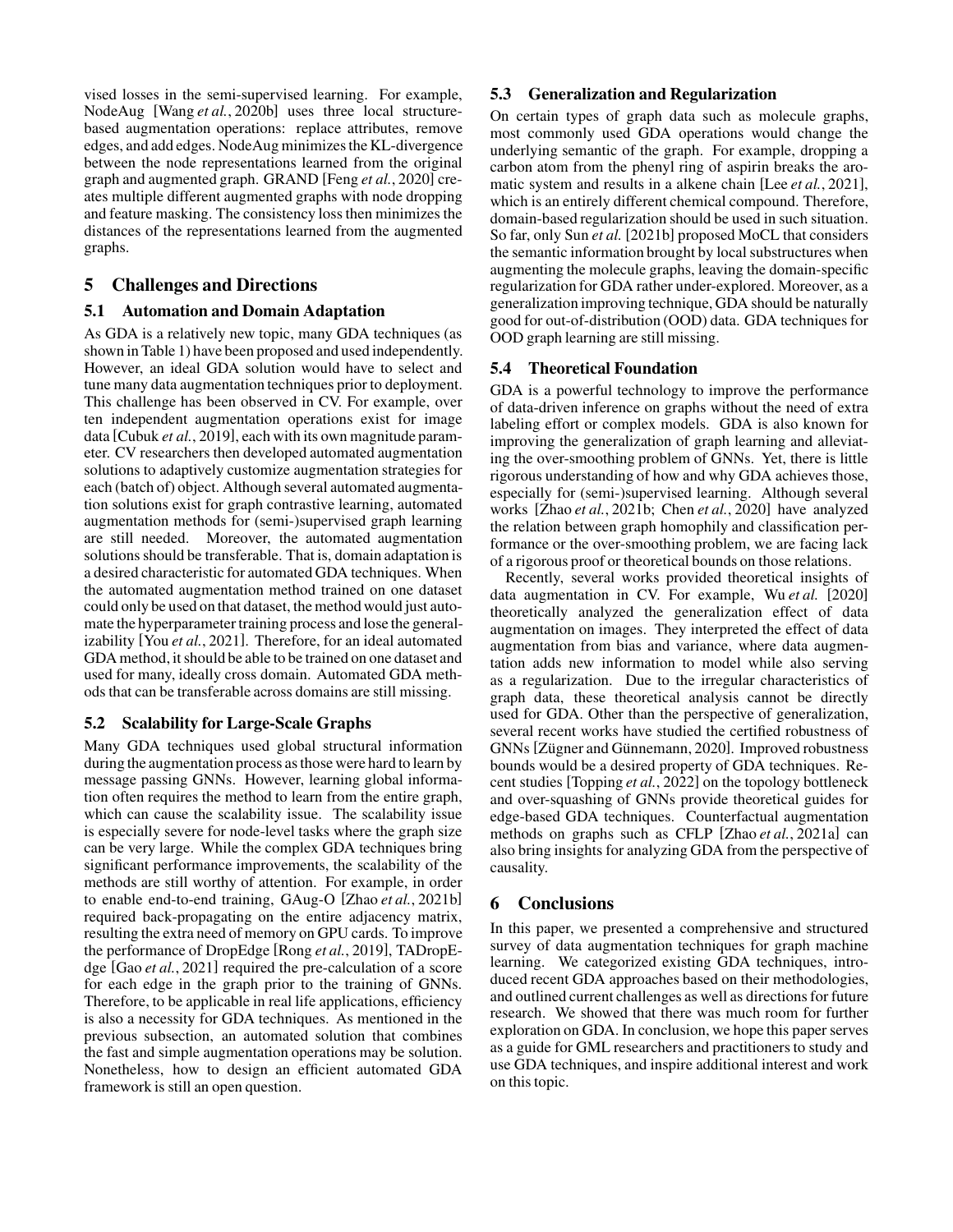### References

- <span id="page-6-8"></span>[Bruna *et al.*, 2013] Joan Bruna, Wojciech Zaremba, Arthur Szlam, and Yann LeCun. Spectral networks and locally connected networks on graphs. In *arXiv:1312.6203*, 2013.
- <span id="page-6-19"></span>[Chen *et al.*, 2020] Deli Chen, Yankai Lin, Wei Li, Peng Li, Jie Zhou, and Xu Sun. Measuring and relieving the over-smoothing problem for graph neural networks from the topological view. In *AAAI*, pages 3438–3445, 2020.
- <span id="page-6-0"></span>[Cubuk *et al.*, 2019] Ekin D Cubuk, Barret Zoph, Dandelion Mane, Vijay Vasudevan, and Quoc V Le. Autoaugment: learning augmentation strategies from data. In*CVPR*, 2019.
- <span id="page-6-9"></span>[Defferrard et al., 2016] Michaël Defferrard, Xavier Bresson, and Pierre Vandergheynst. Convolutional neural networks on graphs with fast localized spectral filtering. In *NeurIPS*, pages 3844–3852, 2016.
- <span id="page-6-14"></span>[Feng *et al.*, 2020] Wenzheng Feng, Jie Zhang, Yuxiao Dong, Yu Han, Huanbo Luan, Qian Xu, Qiang Yang, Evgeny Kharlamov, and Jie Tang. Graph random neural networks for semi-supervised learning on graphs. In *NeurIPS*, volume 33, pages 22092–22103, 2020.
- <span id="page-6-1"></span>[Feng *et al.*, 2021] Steven Y Feng, Varun Gangal, Jason Wei, Sarath Chandar, Soroush Vosoughi, Teruko Mitamura, and Eduard Hovy. A survey of data augmentation approaches for nlp. In *arXiv:2105.03075*, 2021.
- <span id="page-6-18"></span>[Gao *et al.*, 2021] Zhan Gao, Subhrajit Bhattacharya, Leiming Zhang, Rick S Blum, Alejandro Ribeiro, and Brian M Sadler. Training robust graph neural networks with topology adaptive edge dropping. In *arXiv:2106.02892*, 2021.
- <span id="page-6-7"></span>[Grover and Leskovec, 2016] Aditya Grover and Jure Leskovec. node2vec: Scalable feature learning for networks. In *KDD*, pages 855–864, 2016.
- <span id="page-6-16"></span>[Guo and Mao, 2021] Hongyu Guo and Yongyi Mao. ifmixup: Towards intrusion-free graph mixup for graph classification. In *arXiv:2110.09344*, 2021.
- <span id="page-6-3"></span>[Hamilton et al., 2017] Will Hamilton, Zhitao Ying, and Jure Leskovec. Inductive representation learning on large graphs. In *NeurIPS*, pages 1024–1034, 2017.
- <span id="page-6-26"></span>[Hassani and Khasahmadi, 2020] Kaveh Hassani and Amir Hosein Khasahmadi. Contrastive multi-view representation learning on graphs. In *ICML*, 2020.
- <span id="page-6-27"></span>[Hassani and Khasahmadi, 2022] Kaveh Hassani and Amir Hosein Khasahmadi. Learning graph augmentations to learn graph representations. In *arXiv:2201.09830*, 2022.
- <span id="page-6-25"></span>[Jiao *et al.*, 2020] Yizhu Jiao, Yun Xiong, Jiawei Zhang, Yao Zhang, Tianqi Zhang, and Yangyong Zhu. Sub-graph contrast for scalable self-supervised graph representation learning. In *ICDM*, pages 222–231. IEEE, 2020.
- <span id="page-6-20"></span>[Jin *et al.*, 2020] Wei Jin, Yao Ma, Xiaorui Liu, Xianfeng Tang, Suhang Wang, and Jiliang Tang. Graph structure learning for robust graph neural networks. In *KDD*, 2020.
- <span id="page-6-2"></span>[Kipf and Welling, 2016] Thomas N Kipf and Max Welling. Semi-supervised classification with graph convolutional networks. In *arXiv:1609.02907*, 2016.
- <span id="page-6-11"></span>[Klicpera *et al.*, 2018] Johannes Klicpera, Aleksandar Bojchevski, and Stephan Günnemann. Predict then propagate: Graph neural networks meet personalized pagerank. In *arXiv:1810.05997*, 2018.
- <span id="page-6-15"></span>[Klicpera *et al.*, 2019] Johannes Klicpera, Stefan Weißenberger, and Stephan Günnemann. Diffusion improves graph learning. In *NeurIPS*, volume 32, 2019.
- <span id="page-6-5"></span>[Kong *et al.*, 2020] Kezhi Kong, Guohao Li, Mucong Ding, Zuxuan Wu, Chen Zhu, Bernard Ghanem, Gavin Taylor, and Tom Goldstein. Flag: Adversarial data augmentation for graph neural networks. In *arXiv:2010.09891*, 2020.
- <span id="page-6-28"></span>[Kose and Shen, 2022] O Deniz Kose and Yanning Shen. Fair node representation learning via adaptive data augmentation. In *arXiv:2201.08549*, 2022.
- <span id="page-6-29"></span>[Lee *et al.*, 2021] Namkyeong Lee, Junseok Lee, and Chanyoung Park. Augmentation-free self-supervised learning on graphs. In *AAAI*, 2021.
- <span id="page-6-10"></span>[Levie *et al.*, 2018] Ron Levie, Federico Monti, Xavier Bresson, and Michael M Bronstein. Cayleynets: Graph convolutional neural networks with complex rational spectral filters. *IEEE Transactions on Signal Processing*, 2018.
- <span id="page-6-22"></span>[Liu *et al.*, 2021] Songtao Liu, Hanze Dong, Lanqing Li, Tingyang Xu, Yu Rong, Peilin Zhao, Junzhou Huang, and Dinghao Wu. Local augmentation for graph neural networks. In *arXiv:2109.03856*, 2021.
- <span id="page-6-17"></span>[Luo *et al.*, 2021] Dongsheng Luo, Wei Cheng, Wenchao Yu, Bo Zong, Jingchao Ni, Haifeng Chen, and Xiang Zhang. Learning to drop: Robust graph neural network via topological denoising. In *WSDM*, 2021.
- <span id="page-6-12"></span>[Ma *et al.*, 2021] Yao Ma, Xiaorui Liu, Tong Zhao, Yozen Liu, Jiliang Tang, and Neil Shah. A unified view on graph neural networks as graph signal denoising. In *CIKM*, 2021.
- <span id="page-6-21"></span>[Park *et al.*, 2021] Hyeonjin Park, Seunghun Lee, Sihyeon Kim, Jinyoung Park, Jisu Jeong, Kyung-Min Kim, Jung-Woo Ha, and Hyunwoo J Kim. Metropolis-hastings data augmentation for graph neural networks. In *NeurIPS*, volume 34, 2021.
- <span id="page-6-24"></span>[Park *et al.*, 2022] Joonhyung Park, Hajin Shim, and Eunho Yang. Graph transplant: Node saliency-guided graph mixup with local structure preservation. In *AAAI*, 2022.
- <span id="page-6-6"></span>[Perozzi *et al.*, 2014] Bryan Perozzi, Rami Al-Rfou, and Steven Skiena. Deepwalk: Online learning of social representations. In *KDD*, pages 701–710, 2014.
- <span id="page-6-4"></span>[Rong *et al.*, 2019] Yu Rong, Wenbing Huang, Tingyang Xu, and Junzhou Huang. Dropedge: Towards deep graph convolutional networks on node classification. In *arXiv:1907.10903*, 2019.
- <span id="page-6-13"></span>[Shorten and Khoshgoftaar, 2019] Connor Shorten and Taghi Khoshgoftaar. A survey on image data augmentation for deep learning. *Journal of big data*, 2019.
- <span id="page-6-23"></span>[Song *et al.*, 2021] Rui Song, Fausto Giunchiglia, Ke Zhao, and Hao Xu. Topological regularization for graph neural networks augmentation. In *arXiv:2104.02478*, 2021.